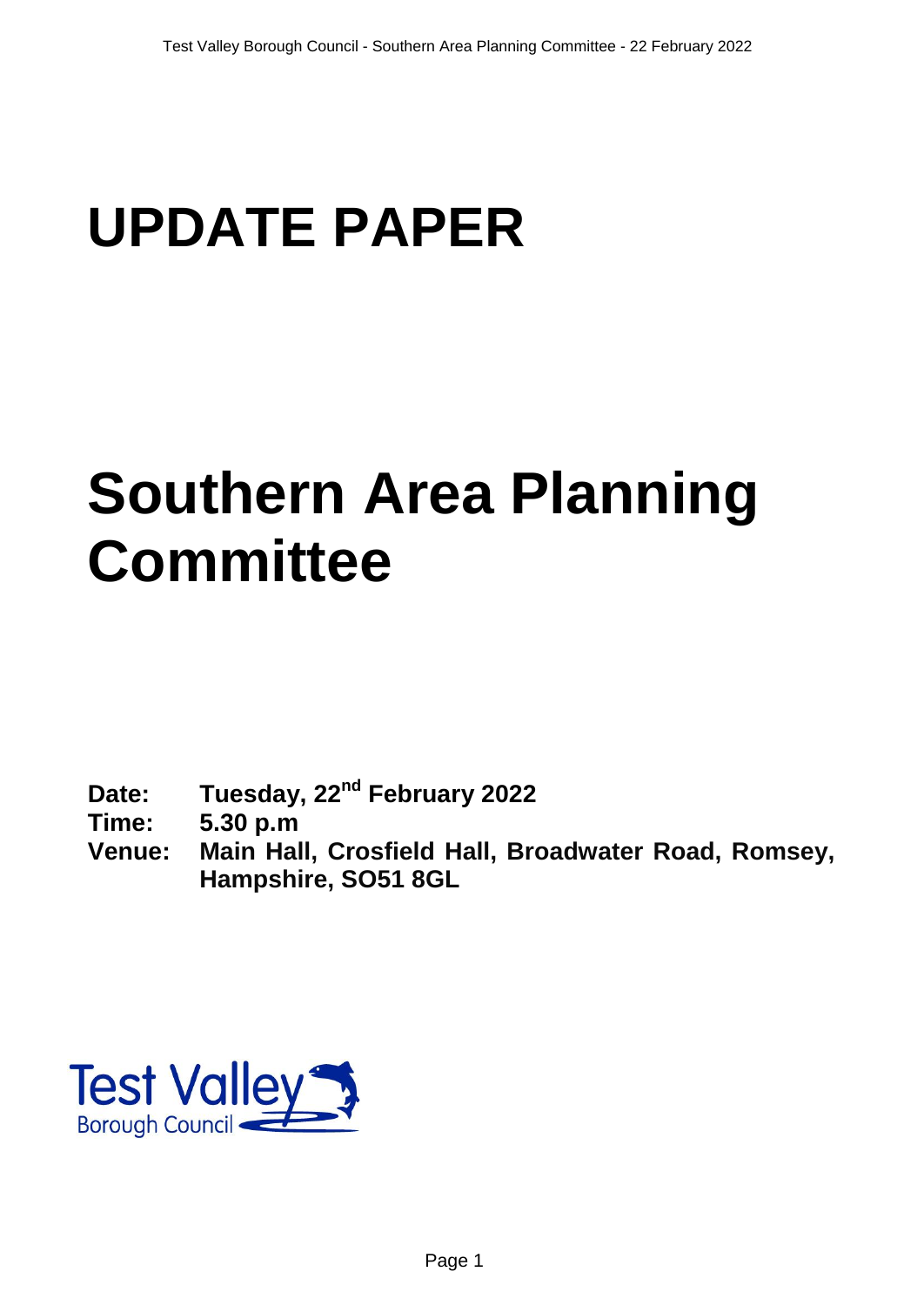### **Southern Area Planning Committee – 22nd February 2022 Update Paper**

The purpose of the report is to provide information on planning applications which has been received since the agenda was printed.

Report of Head of Planning

#### **1. Background**

1.1 Reports on planning applications are prepared for printing on the agenda some 10 days before the date of the Committee meeting but information and representations received after that time are relevant to the decision. This paper contains such information which was received before 10.00am on the date of the meeting. Any information received after that time is reported verbally.

#### **2. Issues**

2.1 Information and representations are summarized but the full text is available on the relevant file should Members require more details. The paper may contain an officer comment on the additional information, amended recommendations and amended and/or additional conditions.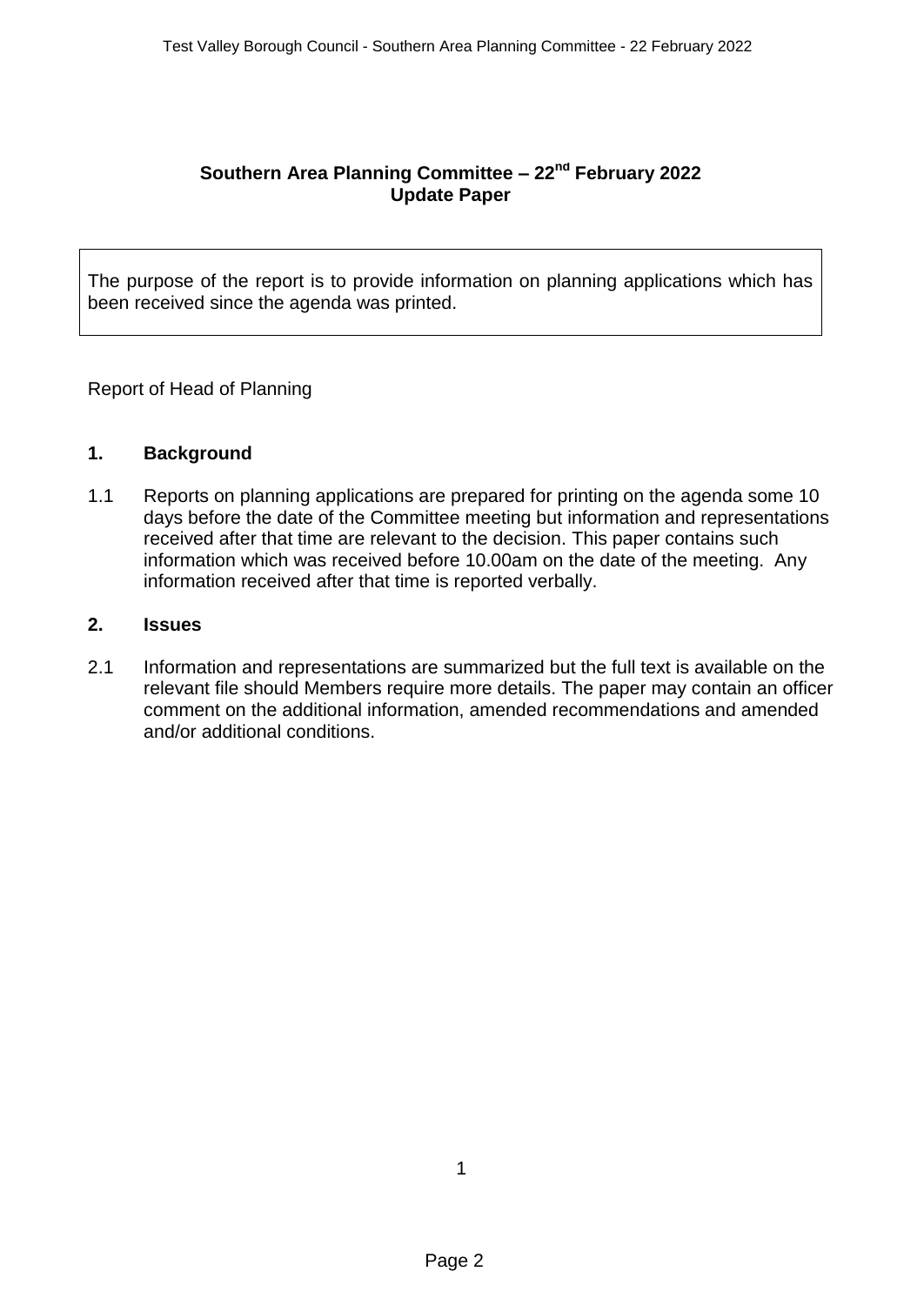7. **21/02071/FULLS (PERMISSION) 12.07.2021** 10 - 46 SITE: Erlcombe, Butts Green, Lockerley, SO51 0JG **LOCKERLEY**

**CASE OFFICER:** Mr Graham Melton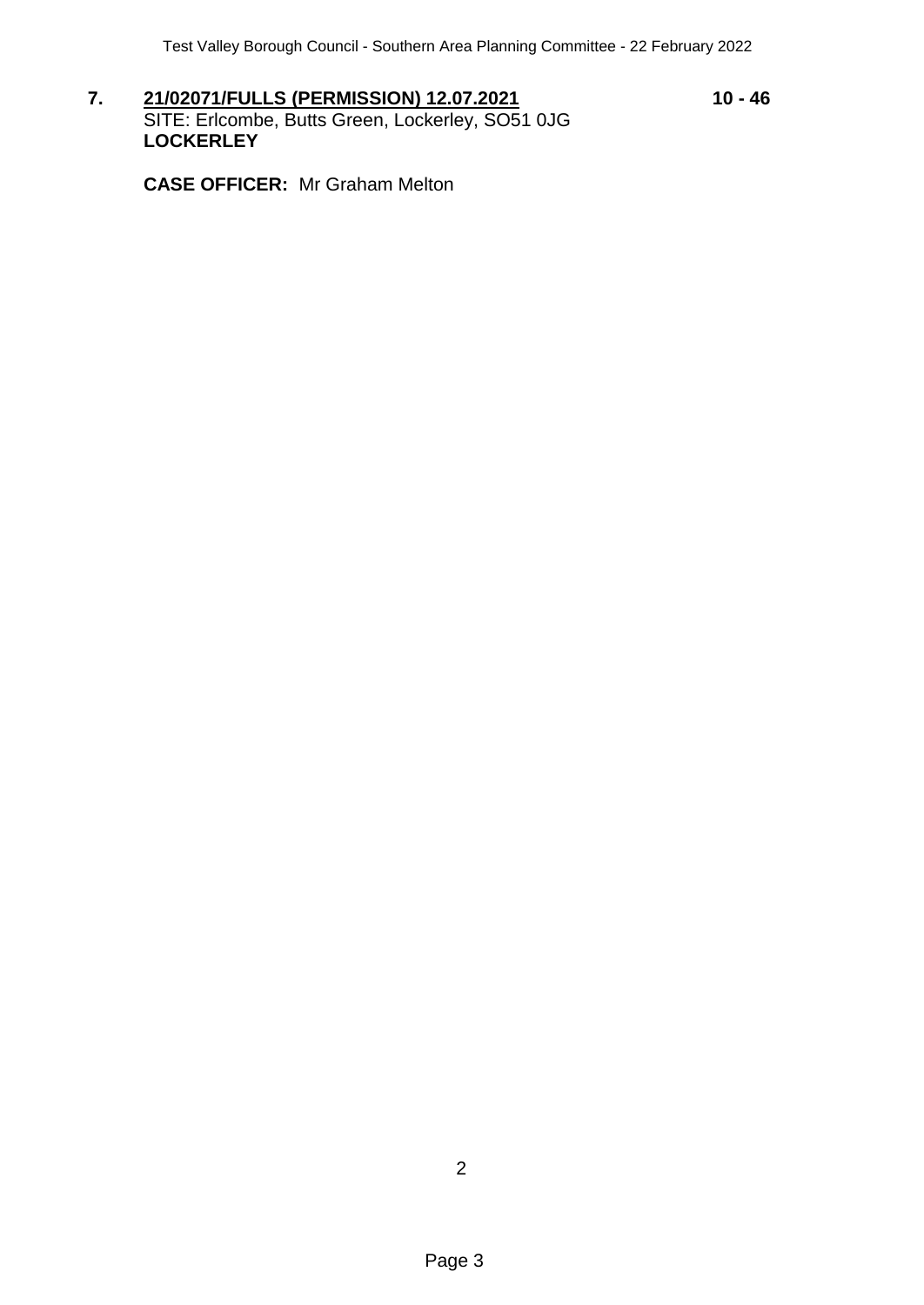| <b>APPLICATION NO.</b><br><b>SITE</b>                       | 21/02071/FULLS<br>Erlcombe, Butts Green, Lockerley, SO51 0JG,<br><b>LOCKERLEY</b> |
|-------------------------------------------------------------|-----------------------------------------------------------------------------------|
| <b>COMMITTEE DATE</b><br><b>ITEM NO.</b><br><b>PAGE NO.</b> | 22 <sup>nd</sup> February 2022<br>$10 - 46$                                       |

\_\_\_\_\_\_\_\_\_\_\_\_\_\_\_\_\_\_\_\_\_\_\_\_\_\_\_\_\_\_\_\_\_\_\_\_\_\_\_\_\_\_\_\_\_\_\_\_\_\_\_\_\_\_\_\_\_\_\_\_\_\_\_\_\_\_\_\_

#### 1.0 **VIEWING PANEL**

1.1 A viewing panel was held on Monday 21<sup>st</sup> February with Councillors Bailey, Burnage, Cooper, Hatley, Jeffrey, Maltby and Parker. Apologies were received from Councillors Bundy, A. Dowden, C. Dowdern, Gidley, Ward and Warnes.

#### 2.0 **AMENDMENTS**

2.1 Agenda Plans

The site location plan on page 39 of the Agenda report is a previous version and was included in error. The correct version is attached as **Appendix A** to this update paper.

2.2 The drawing on page 45 of the Agenda report is included as a indicative representation of the field of view from the proposed first floor windows, but includes a previous version of the ground floor arrangement. To confirm, this drawing is included for illustrative purposes only and does not form part of the plans to be approved in the event that permission is granted.

#### 2.3 Correction

Paragraph 8.27 of the agenda report states that the intervening distance between the single storey rear (north) projection of the proposed dwelling and the shared side (west) boundary with Crispins is 16.5m, however this is the distance to the rear (east) elevation of Crispins. The intervening distance to the side (west) boundary is 11m.

#### 2.4 Separation distances to neighbouring properties

For ease of reference, the table below identifies the separation distances between the adjoining properties:

|                        | <b>Proposed Dwelling</b> |                               |  |
|------------------------|--------------------------|-------------------------------|--|
|                        | Two storey section       | Single storey rear projection |  |
| <b>Tyndale</b>         |                          |                               |  |
| Boundary               | 12m                      | 21 <sub>m</sub>               |  |
| <b>Rear Elevation</b>  | 23.5m                    | 32.5m                         |  |
|                        |                          |                               |  |
| <b>Bowmans</b>         |                          |                               |  |
| <b>Shared Boundary</b> | 5.5m                     | 11 <sub>m</sub>               |  |
| <b>Rear Elevation</b>  | 13.5m                    | 19 <sub>m</sub>               |  |
|                        |                          |                               |  |
|                        |                          |                               |  |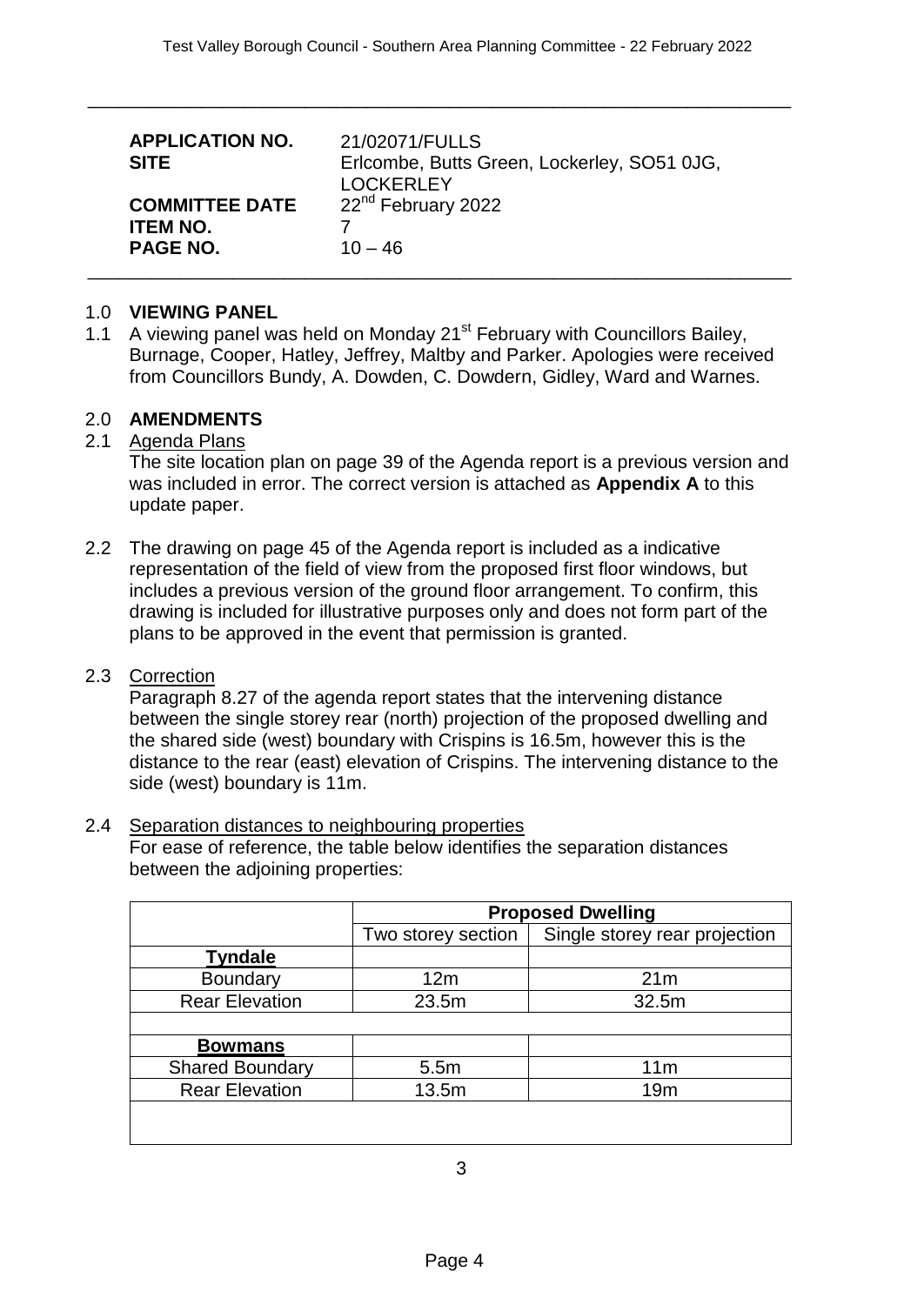| <b>Crispins</b>       |     |                 |
|-----------------------|-----|-----------------|
| Side Boundary         | 6m  | 11 <sub>m</sub> |
| <b>Rear Elevation</b> | 12m | 16.5m           |
| <b>Rear Boundary</b>  | 15m | 5.75m           |
|                       |     |                 |
| <b>Erlcombe</b>       |     |                 |
| <b>Proposed Rear</b>  | 14m | 20.5m           |
| Boundary              |     |                 |
| <b>Rear Extension</b> | 25m | 32.5m           |

### 3.0 **RECOMMENDATION**

3.1 No change.